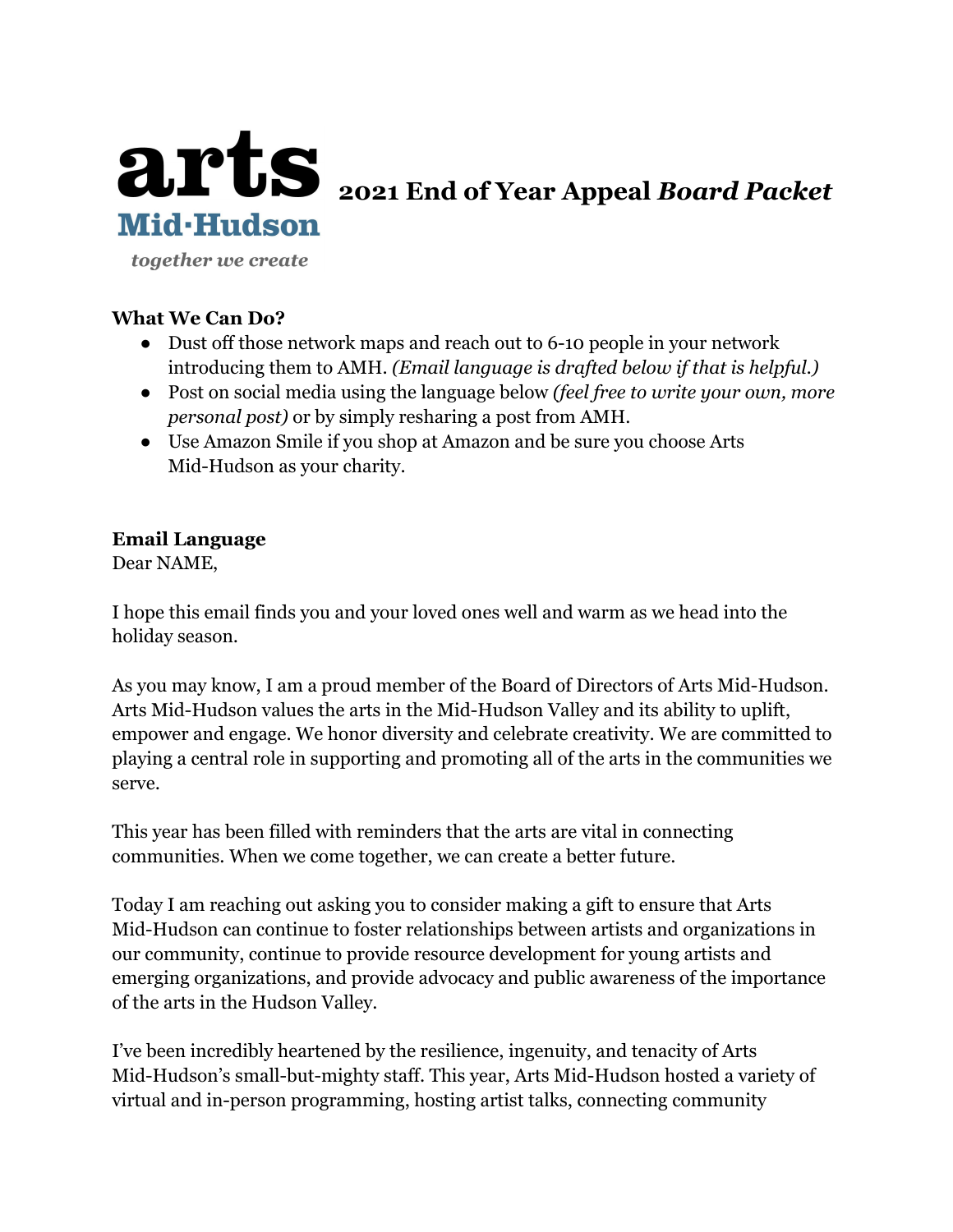members and artists with workshops and networking meetings, and investing in arts education with THRIVE: Making a Career in the Arts.

Our work is not possible without our community of supporters and artists who are true champions of our mission. Thank you for considering a special gift to Arts Mid-Hudson *[Optional add: I am personally committed to matching every dollar raised by my network]*

Thank you again for your consideration. Please be well and I look forward to hearing from you. Wishing you and yours a joyful and peaceful holiday season.

Warmly, NAME

## **Social Media Language**

*Be sure to tag Arts Mid-Hudson in your posts!*

## **#GivingTuesday (Facebook)**

I am a proud member of the Board of Directors of Arts Mid-Hudson. This [#GivingTuesday,](https://www.facebook.com/hashtag/givingtuesday?__eep__=6&__cft__[0]=AZU8GgofhcOmf1yWxD5pdSz1jQjgprypZlvftcbmH0oxwjk4P6eeLTZaa2qIdIMLYUXgRCnxZebjYjKVZzDJcWJN4N0_sp96UYqSYdXHd1HvOjhRYe2D5QwT4kZVCPIS6KROwLH-eyPUb92-EKdgYHa2COaiQV5vuErwQIq8W2NmXg&__tn__=*NK-R) please consider making a gift to ensure that AMH can continue making the arts accessible to all Hudson Valley communities.

[http://weblink.donorperfect.com/2020\\_GIving\\_Tuesday](http://weblink.donorperfect.com/2020_GIving_Tuesday) or share the facebook fundraiser

### **#GivingTuesday (Instagram)**

I am a proud member of the Board of Directors of Arts Mid-Hudson. This [#GivingTuesday,](https://www.facebook.com/hashtag/givingtuesday?__eep__=6&__cft__[0]=AZU8GgofhcOmf1yWxD5pdSz1jQjgprypZlvftcbmH0oxwjk4P6eeLTZaa2qIdIMLYUXgRCnxZebjYjKVZzDJcWJN4N0_sp96UYqSYdXHd1HvOjhRYe2D5QwT4kZVCPIS6KROwLH-eyPUb92-EKdgYHa2COaiQV5vuErwQIq8W2NmXg&__tn__=*NK-R) please consider making a gift to ensure that AMH can continue making the arts accessible to all Hudson Valley communities. #artsmidhudson #togetherwecreate #artsmatters #hudsonvalley #holidays #giving

# **#GivingTuesday (Twitter)**

This [#GivingTuesday,](https://www.facebook.com/hashtag/givingtuesday?__eep__=6&__cft__[0]=AZU8GgofhcOmf1yWxD5pdSz1jQjgprypZlvftcbmH0oxwjk4P6eeLTZaa2qIdIMLYUXgRCnxZebjYjKVZzDJcWJN4N0_sp96UYqSYdXHd1HvOjhRYe2D5QwT4kZVCPIS6KROwLH-eyPUb92-EKdgYHa2COaiQV5vuErwQIq8W2NmXg&__tn__=*NK-R) please consider making a gift to ensure that Arts Mid-Hudson can continue making the arts accessible to all Hudson Valley communities. #artsmidhudson #togetherwecreate

[http://weblink.donorperfect.com/2020\\_GIving\\_Tuesday](http://weblink.donorperfect.com/2020_GIving_Tuesday)